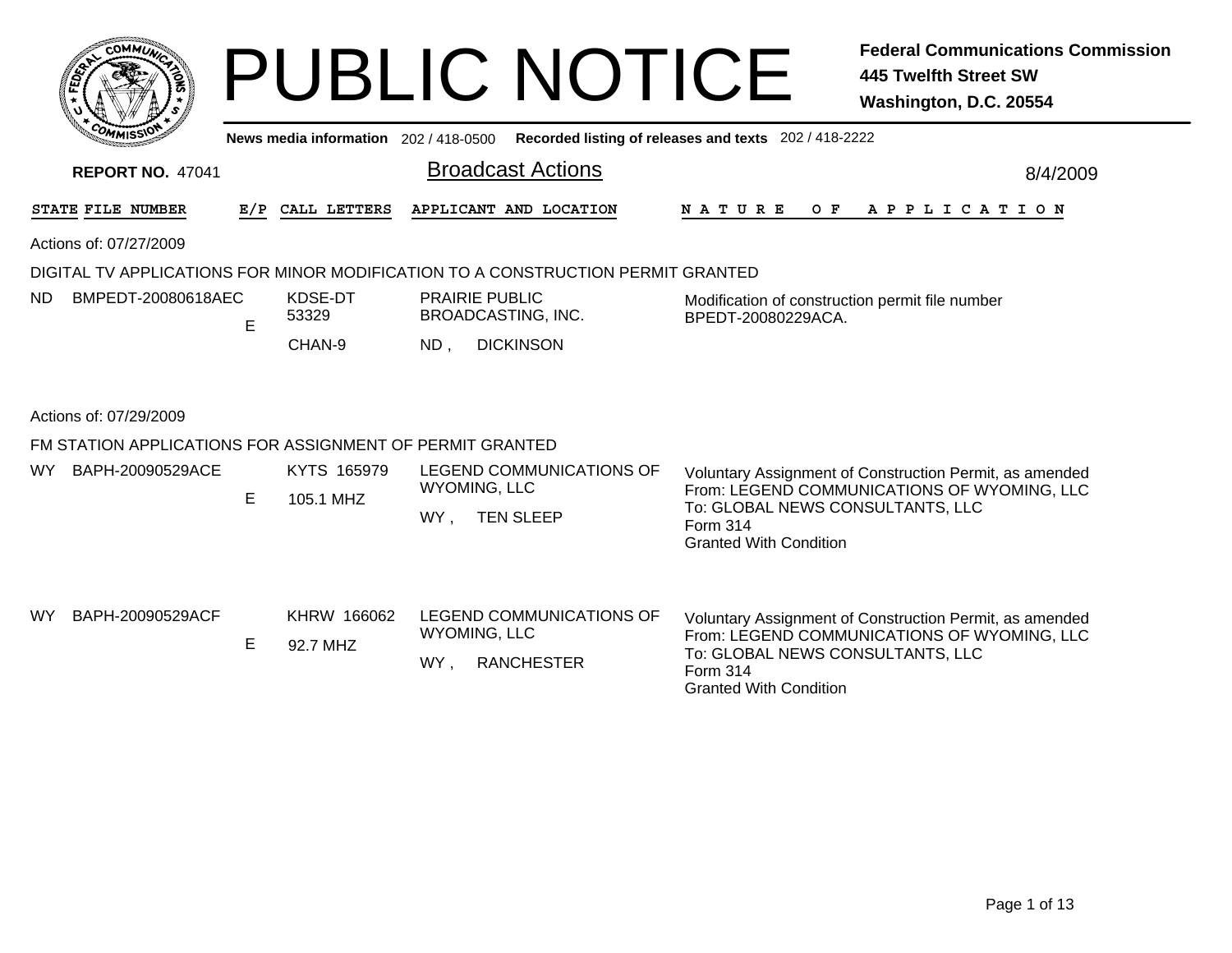|           | <b>COMMUT</b>           |               |                                       |        | <b>PUBLIC NOTICE</b>                                               |                                                       | <b>Federal Communications Commission</b><br><b>445 Twelfth Street SW</b><br>Washington, D.C. 20554 |
|-----------|-------------------------|---------------|---------------------------------------|--------|--------------------------------------------------------------------|-------------------------------------------------------|----------------------------------------------------------------------------------------------------|
|           |                         |               | News media information 202 / 418-0500 |        |                                                                    | Recorded listing of releases and texts 202 / 418-2222 |                                                                                                    |
|           | <b>REPORT NO. 47041</b> |               |                                       |        | <b>Broadcast Actions</b>                                           |                                                       | 8/4/2009                                                                                           |
|           | STATE FILE NUMBER       | E/P           | CALL LETTERS                          |        | APPLICANT AND LOCATION                                             | <b>NATURE</b><br>O F                                  | A P P L I C A T I O N                                                                              |
|           | Actions of: 07/30/2009  |               |                                       |        |                                                                    |                                                       |                                                                                                    |
|           |                         |               |                                       |        | FM BOOSTER APPLICATIONS FOR ORIGINAL CONSTRUCTION PERMIT DISMISSED |                                                       |                                                                                                    |
| FL        | BNPFTB-20090723AAC      | E             | <b>NEW-96</b><br>166755<br>96.1 MHZ   | FL,    | ALPHA BROADCASTING INC<br>LOCKHART ORLANDO                         | <b>CP New Station.</b>                                |                                                                                                    |
|           |                         |               |                                       |        | FM STATION APPLICATIONS FOR ORIGINAL CONSTRUCTION PERMIT DISMISSED |                                                       |                                                                                                    |
| NY        | BNPED-20071012AAL       |               | NEW 171926                            |        | NORTHEAST GOSPEL                                                   | CP New Station.                                       |                                                                                                    |
|           |                         | E             | 88.1 MHZ                              | $NY$ , | <b>BROADCASTING INC.</b><br><b>ILION</b>                           |                                                       | Dismissed 7/30/2009 per Settlement Agreement - no letter sent                                      |
| <b>NY</b> | BNPED-20071017ACP       | E<br>88.1 MHZ | NEW 172979                            | INC.   | FAMILY LIFE BROADCASTING,                                          | CP New Station.                                       |                                                                                                    |
|           |                         |               |                                       | NY,    | <b>BINGHAMTON</b>                                                  |                                                       | Dismissed 7/30/2009 per Settlement Agreement - no letter sent                                      |
| <b>NY</b> | BNPED-20071018AFZ       |               | NEW 172859                            |        | ITHACA COMMUNITY RADIO, INC.                                       | CP New Station.                                       |                                                                                                    |
|           |                         | E             | 88.1 MHZ                              | $NY$ , | <b>MARATHON</b>                                                    |                                                       | Dismissed 7/30/2009 per Settlement Agreement - no letter sent                                      |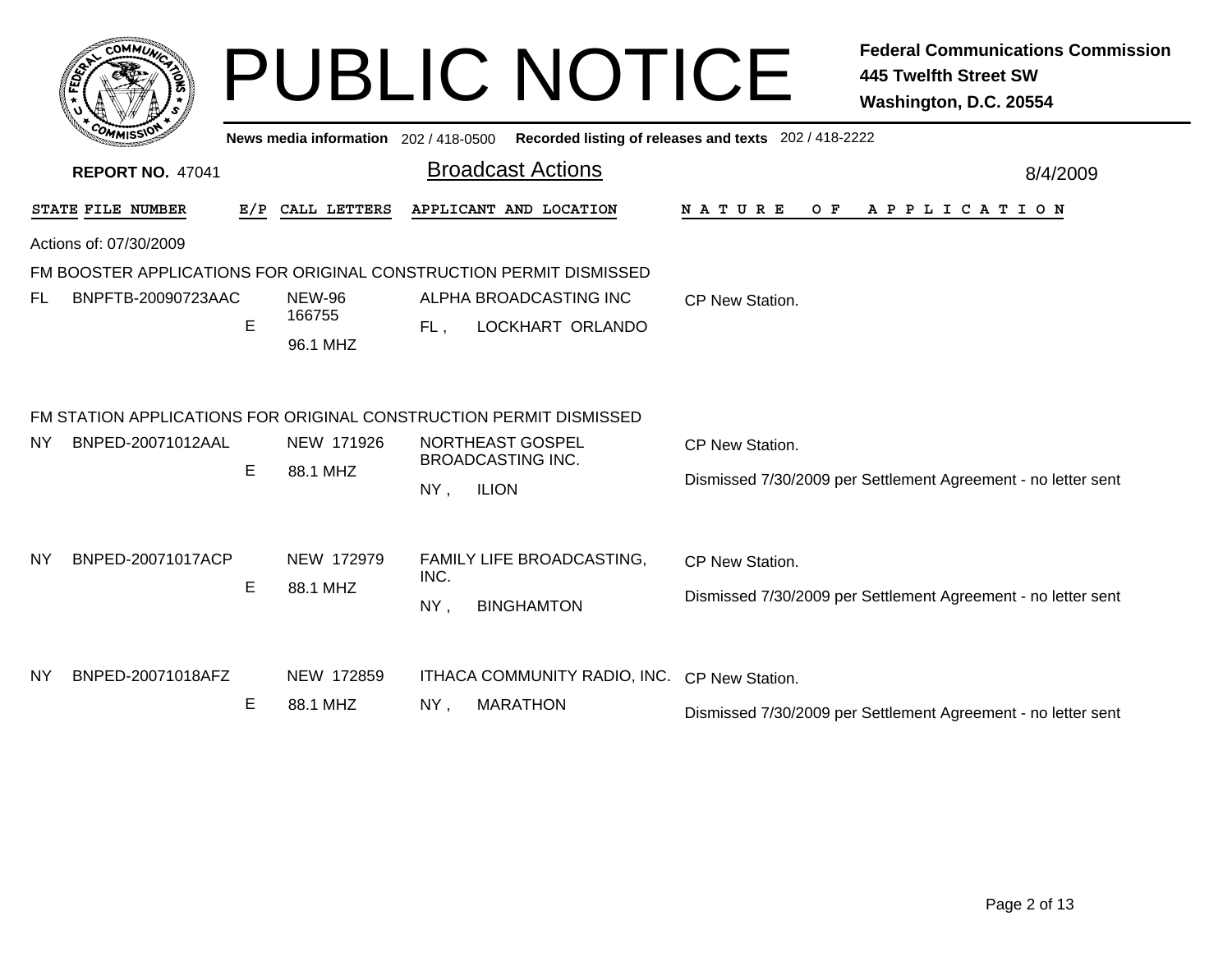|           |                         |     |                                       | <b>PUBLIC NOTICE</b>                                                               | <b>Federal Communications Commission</b><br><b>445 Twelfth Street SW</b><br>Washington, D.C. 20554 |
|-----------|-------------------------|-----|---------------------------------------|------------------------------------------------------------------------------------|----------------------------------------------------------------------------------------------------|
|           |                         |     | News media information 202 / 418-0500 |                                                                                    | Recorded listing of releases and texts 202 / 418-2222                                              |
|           | <b>REPORT NO. 47041</b> |     |                                       | <b>Broadcast Actions</b>                                                           | 8/4/2009                                                                                           |
|           | STATE FILE NUMBER       | E/P | CALL LETTERS                          | APPLICANT AND LOCATION                                                             | <b>NATURE</b><br>O F<br>A P P L I C A T I O N                                                      |
|           | Actions of: 07/30/2009  |     |                                       |                                                                                    |                                                                                                    |
|           |                         |     |                                       | FM STATION APPLICATIONS FOR ORIGINAL CONSTRUCTION PERMIT DISMISSED                 |                                                                                                    |
| NY.       | BNPED-20071019AGN       |     | NEW 173193                            | <b>WSKG PUBLIC</b>                                                                 | CP New Station.                                                                                    |
|           |                         | E   | 88.1 MHZ                              | <b>TELECOMMUNICATIONS</b><br><b>COUNCIL</b>                                        | Dismissed 7/30/2009 per Settlement Agreement - no letter sent                                      |
|           |                         |     |                                       | $NY$ ,<br><b>ADDISON</b>                                                           |                                                                                                    |
| <b>NY</b> | BNPED-20071019AYC       | Е   | NEW 176578<br>88.1 MHZ                | MUNCY HILLS BROADCASTING,<br>INC.<br>NY,<br><b>WINDSOR</b>                         | CP New Station.<br>Dismissed 7/30/2009 per Settlement Agreement - no letter sent                   |
| <b>PA</b> | BNPED-20071022AXD       | Е   | NEW 177308<br>88.1 MHZ                | <b>TELIKOJA EDUCATIONAL</b><br><b>BROADCASTING INC.</b><br><b>HALLSTEAD</b><br>PA, | CP New Station.<br>Dismissed 7/30/2009 per Settlement Agreement - no letter sent                   |
| NY.       | BNPED-20071022BGE       | Е   | NEW 175134<br>88.1 MHZ                | <b>CORNERSTONE SDA CHURCH</b><br><b>HORSE HEADS</b><br>NY,                         | CP New Station.<br>Dismissed 7/30/2009 per Settlement Agreement - no letter sent                   |
| NY        | BNPED-20071022BUU       | Е   | NEW 177399<br>88.1 MHZ                | <b>FRANK BIBLE TALK</b><br><b>HORSE HEADS</b><br>$NY$ ,                            | CP New Station.<br>Dismissed 7/30/2009 per Settlement Agreement - no letter sent                   |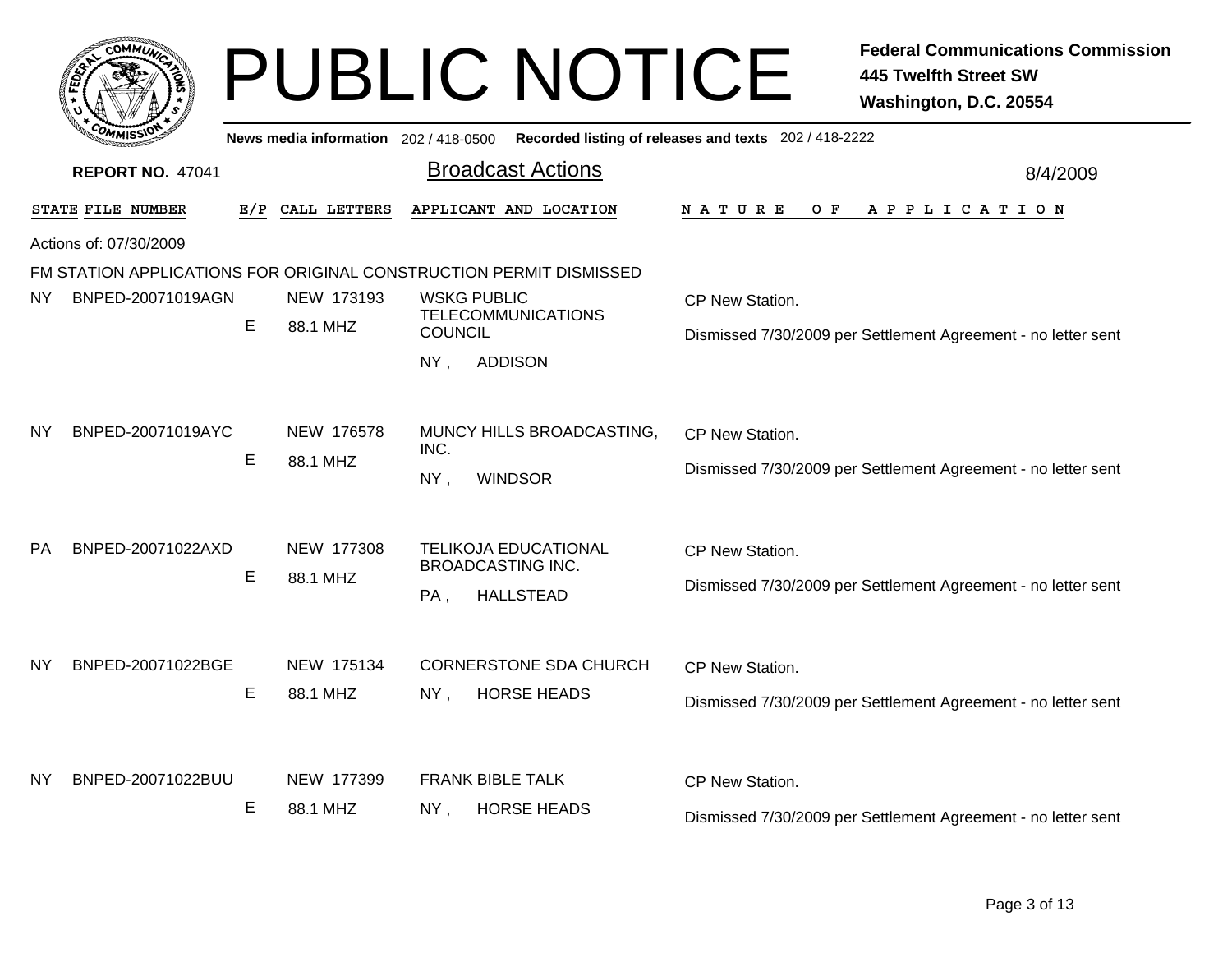|     | <b>COMMU</b>            |   |                                     | <b>PUBLIC NOTICE</b>                                      | <b>Federal Communications Commission</b><br><b>445 Twelfth Street SW</b><br>Washington, D.C. 20554 |
|-----|-------------------------|---|-------------------------------------|-----------------------------------------------------------|----------------------------------------------------------------------------------------------------|
|     |                         |   | News media information 202/418-0500 |                                                           | Recorded listing of releases and texts 202 / 418-2222                                              |
|     | <b>REPORT NO. 47041</b> |   |                                     | <b>Broadcast Actions</b>                                  | 8/4/2009                                                                                           |
|     | STATE FILE NUMBER       |   | E/P CALL LETTERS                    | APPLICANT AND LOCATION                                    | N A T U R E<br>O F<br>A P P L I C A T I O N                                                        |
|     | Actions of: 07/30/2009  |   |                                     |                                                           |                                                                                                    |
|     |                         |   |                                     | FM TRANSLATOR APPLICATIONS FOR LICENSE TO COVER DISMISSED |                                                                                                    |
| AL  | BLFT-20090717ADJ        | E | <b>W287BO</b><br>150999             | RADIO ASSIST MINISTRY, INC.<br><b>ENTERPRISE</b>          | License to cover.                                                                                  |
|     |                         |   | 105.9 MHZ                           | $AL$ ,                                                    | Dismissed as moot 7/30/2009 - no letter sent                                                       |
| IL  | BLFT-20090720ABD        |   | <b>W279BN</b><br>149358             | RADIO ASSIST MINISTRY, INC.                               | License to cover.                                                                                  |
|     |                         | E | 103.7 MHZ                           | IL,<br>LE ROY                                             | Dismissed as moot 7/30/2009 - no letter sent                                                       |
| MA. | BLFT-20090720AEG        |   | <b>W236BX</b>                       | RADIO ASSIST MINISTRY, INC.<br><b>GLOUCESTER</b><br>MA,   | License to cover.                                                                                  |
|     |                         | E | 146879<br>95.1 MHZ                  |                                                           | Dismissed as moot 7/30/2009 - no letter sent                                                       |
|     | BLFT-20090721ABR        |   |                                     |                                                           |                                                                                                    |
| AL  |                         | E | W268BM<br>150814                    | EDGEWATER BROADCASTING,<br>INC.                           | License to cover.                                                                                  |
|     |                         |   | 101.5 MHZ                           | <b>ATHENS</b><br>$AL$ ,                                   | Dismissed as moot 7/30/2009 - no letter sent                                                       |
| MA. | BLFT-20090722ACH        |   | W236BX                              | RADIO ASSIST MINISTRY, INC.                               | License to cover.                                                                                  |
|     |                         | E | 146879                              | <b>GLOUCESTER</b><br>MA .                                 | Dismissed as moot 7/30/2009 - no letter sent                                                       |
|     |                         |   | 95.1 MHZ                            |                                                           |                                                                                                    |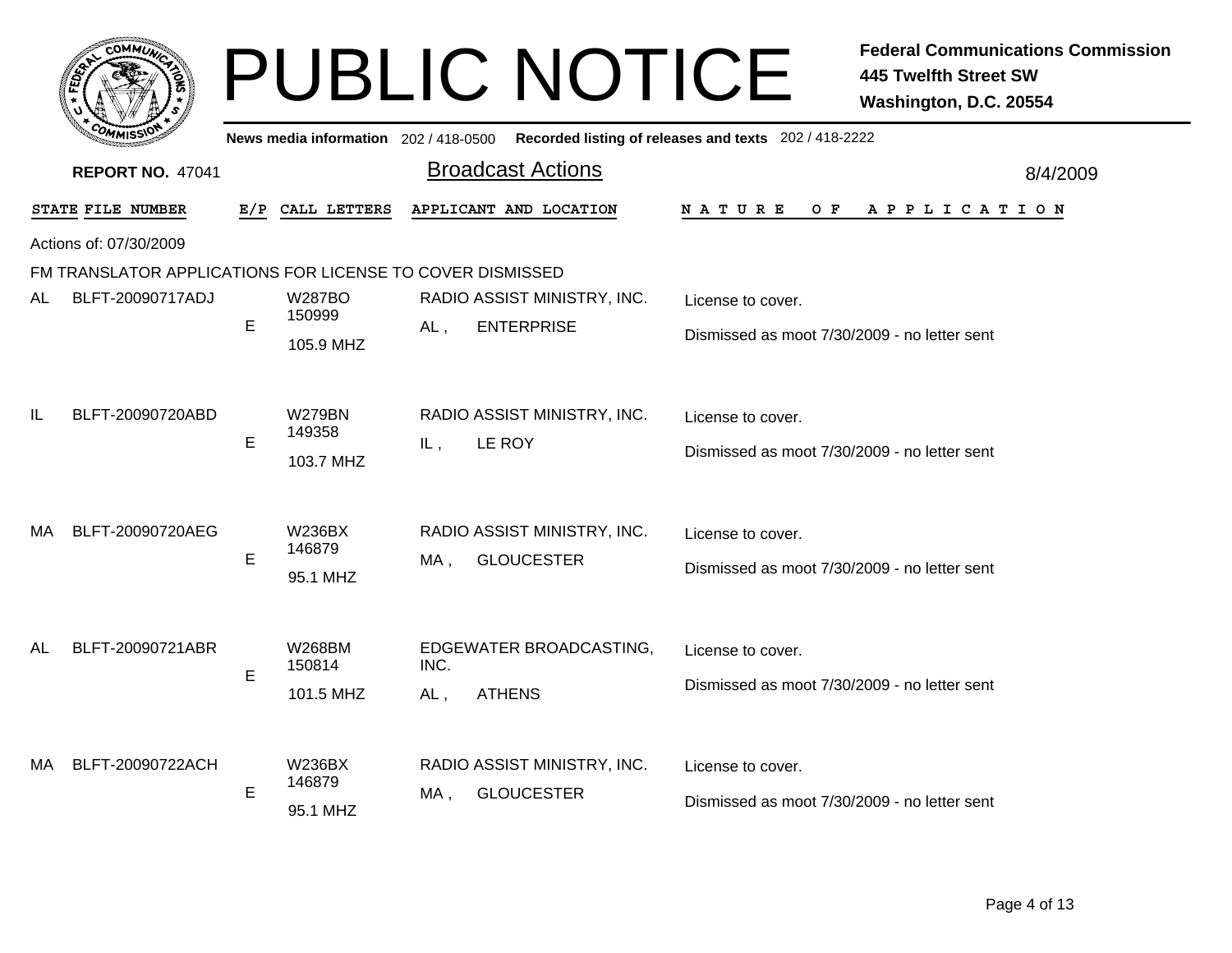| <b>COMMIT</b>                                            |   |                                     | <b>PUBLIC NOTICE</b>                                                       |                                                                                                     | <b>Federal Communications Commission</b><br><b>445 Twelfth Street SW</b><br>Washington, D.C. 20554 |  |  |
|----------------------------------------------------------|---|-------------------------------------|----------------------------------------------------------------------------|-----------------------------------------------------------------------------------------------------|----------------------------------------------------------------------------------------------------|--|--|
|                                                          |   | News media information 202/418-0500 |                                                                            | Recorded listing of releases and texts 202 / 418-2222                                               |                                                                                                    |  |  |
| <b>REPORT NO. 47041</b>                                  |   |                                     | <b>Broadcast Actions</b>                                                   |                                                                                                     | 8/4/2009                                                                                           |  |  |
| STATE FILE NUMBER                                        |   | E/P CALL LETTERS                    | APPLICANT AND LOCATION                                                     | N A T U R E<br>O F                                                                                  | A P P L I C A T I O N                                                                              |  |  |
| Actions of: 07/30/2009                                   |   |                                     |                                                                            |                                                                                                     |                                                                                                    |  |  |
|                                                          |   |                                     | DIGITAL TRANSLATOR OR DIGITAL LPTV APPLICATIONS FOR DISPLACEMENT DISMISSED |                                                                                                     |                                                                                                    |  |  |
| K16GL 5895<br>BDISDTL-20090610ABZ<br>MN.<br>E<br>CHAN-36 |   |                                     | <b>BLUE EARTH-NICOLLET</b><br>FARIBAULT COOPERATIVE<br>ELECTRIC ASSN.      | Minor change of callsign K16GL.                                                                     |                                                                                                    |  |  |
|                                                          |   |                                     | <b>JACKSON</b><br>MN.                                                      |                                                                                                     |                                                                                                    |  |  |
| AM STATION APPLICATIONS FOR LICENSE TO COVER GRANTED     |   |                                     |                                                                            |                                                                                                     |                                                                                                    |  |  |
| NC.<br>BL-20090406AMP                                    |   | <b>WOGR 70092</b>                   | <b>VICTORY CHRISTIAN CENTER</b>                                            | License to cover.                                                                                   |                                                                                                    |  |  |
|                                                          | P | 1540 KHZ                            | NC,<br><b>CHARLOTTE</b>                                                    | Engineering Amendment filed 04/27/2009                                                              |                                                                                                    |  |  |
|                                                          |   |                                     |                                                                            |                                                                                                     |                                                                                                    |  |  |
| BL-20090409AVL<br>NM.                                    |   | <b>KBUY 70826</b>                   | <b>WALTON STATIONS-NEW</b>                                                 | License to cover.                                                                                   |                                                                                                    |  |  |
|                                                          | P | 1360 KHZ                            | MEXICO, INC.                                                               | Engineering Amendment filed 07/06/2009                                                              |                                                                                                    |  |  |
|                                                          |   |                                     | <b>RUIDOSO</b><br>NM,                                                      |                                                                                                     |                                                                                                    |  |  |
|                                                          |   |                                     | AM STATION APPLICATIONS FOR ORIGINAL CONSTRUCTION PERMIT GRANTED           |                                                                                                     |                                                                                                    |  |  |
| BNP-20070926AKE<br>LA.                                   |   | NEW 160918                          | RAMS I                                                                     | AM Auction 84                                                                                       |                                                                                                    |  |  |
|                                                          | Е | 1340 KHZ                            | <b>VIDALIA</b><br>LA,                                                      | CP New Station.<br>Engineering Amendment filed 02/09/2009<br>Engineering Amendment filed 06/24/2009 |                                                                                                    |  |  |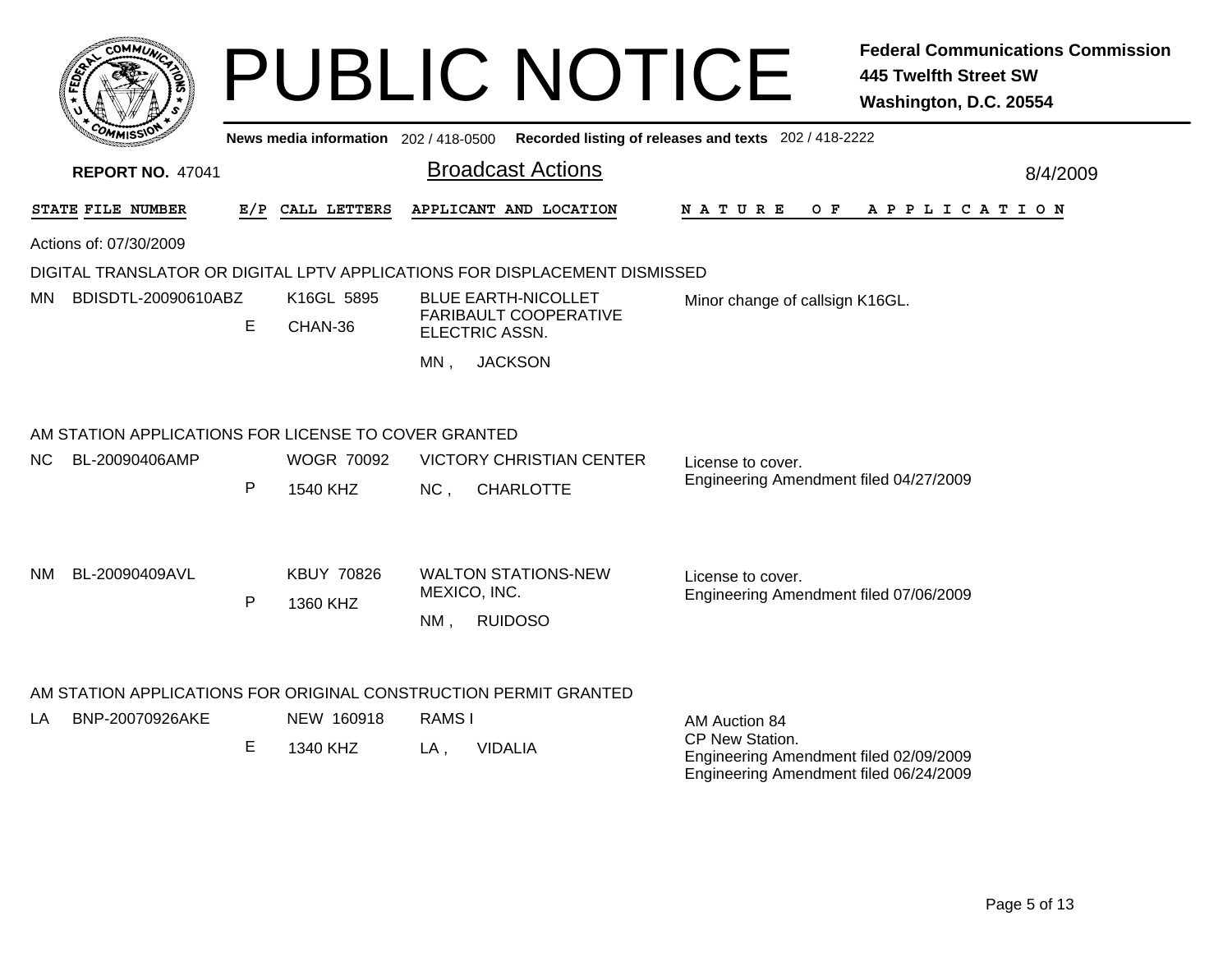|     | <b>COMMUN</b>           |     |                                       |                        | <b>PUBLIC NOTICE</b>                                                            |                                                                                          | <b>Federal Communications Commission</b><br><b>445 Twelfth Street SW</b><br>Washington, D.C. 20554 |
|-----|-------------------------|-----|---------------------------------------|------------------------|---------------------------------------------------------------------------------|------------------------------------------------------------------------------------------|----------------------------------------------------------------------------------------------------|
|     |                         |     | News media information 202 / 418-0500 |                        |                                                                                 | Recorded listing of releases and texts 202 / 418-2222                                    |                                                                                                    |
|     | <b>REPORT NO. 47041</b> |     |                                       |                        | <b>Broadcast Actions</b>                                                        |                                                                                          | 8/4/2009                                                                                           |
|     | STATE FILE NUMBER       | E/P | CALL LETTERS                          |                        | APPLICANT AND LOCATION                                                          | N A T U R E<br>O F                                                                       | A P P L I C A T I O N                                                                              |
|     | Actions of: 07/30/2009  |     |                                       |                        |                                                                                 |                                                                                          |                                                                                                    |
|     |                         |     |                                       |                        | DIGITAL TV APPLICATIONS FOR MINOR MODIFICATION TO A CONSTRUCTION PERMIT GRANTED |                                                                                          |                                                                                                    |
| ΜI  | BMPCDT-20080616ABD      | Е   | WWJ-DT 72123<br>CHAN-44               | $MI$ ,                 | CBS BROADCASTING INC.<br><b>DETROIT</b>                                         | Modification of construction permit file number<br>BPCDT-20080130AOM.                    |                                                                                                    |
| VA. | BMPCDT-20090724ADI      | E   | <b>WWBT 30833</b><br>CHAN-12          | <b>LLC</b><br>VA,      | WWBT LICENSE SUBSIDIARY,<br><b>RICHMOND</b>                                     | Modification of construction permit file number<br>BMPCDT-20080620AHY.                   |                                                                                                    |
|     |                         |     |                                       |                        | FM STATION APPLICATIONS FOR MINOR MODIFICATION TO A CONSTRUCTION PERMIT GRANTED |                                                                                          |                                                                                                    |
| SD. | BMPH-20090602ABJ        |     | <b>KXLG 15262</b>                     |                        | DAKOTA COMMUNICATIONS,                                                          | Mod of CP to chg                                                                         |                                                                                                    |
|     |                         | Е   | 99.1 MHZ                              | LTD.<br>SD,            | <b>MILBANK</b>                                                                  | Engineering Amendment filed 07/07/2009                                                   | Informal Objection Filed 06/18/2009 by Three Eagles of Joliet inc                                  |
|     |                         |     |                                       |                        |                                                                                 |                                                                                          | Opposition Filed 07/06/2009 by Dakota Communications Ltd                                           |
|     |                         |     |                                       |                        |                                                                                 | Informal Objection denied by letter 7/30/2009<br>Application granted by letter 7/30/3009 |                                                                                                    |
| TX. | BMPED-20090612AGS       | E   | KRAF 176870<br>88.3 MHZ               | <b>MINISTRY</b><br>TX, | <b>CHRISTIAN TELEVISION RADIO</b><br><b>FORT STOCKTON</b>                       | Mod of CP to chg                                                                         |                                                                                                    |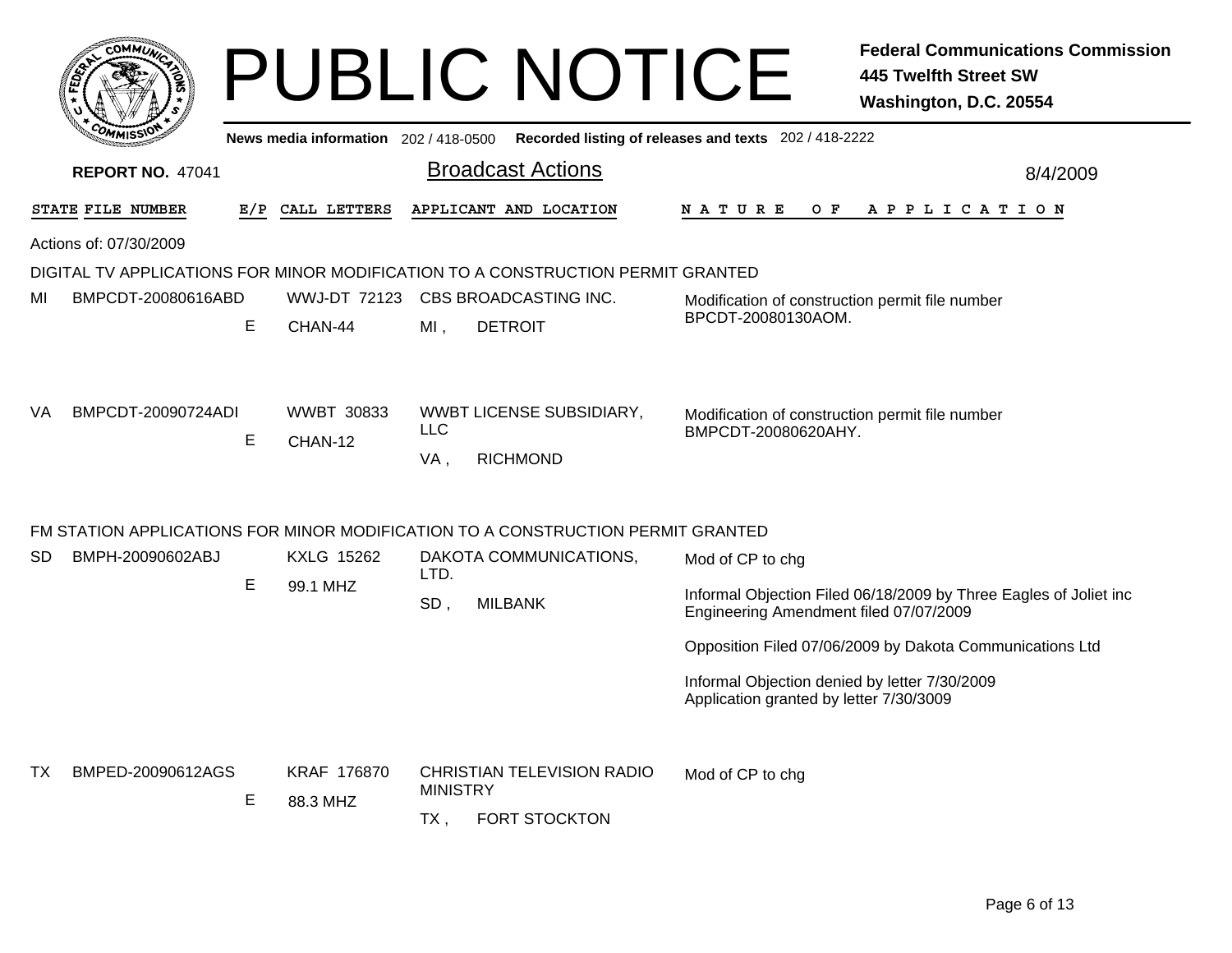|     | <b>COMMUT</b>           |   |                                     |                   | <b>PUBLIC NOTICE</b>                                                        |                                                       | <b>Federal Communications Commission</b><br><b>445 Twelfth Street SW</b><br>Washington, D.C. 20554 |
|-----|-------------------------|---|-------------------------------------|-------------------|-----------------------------------------------------------------------------|-------------------------------------------------------|----------------------------------------------------------------------------------------------------|
|     |                         |   | News media information 202/418-0500 |                   |                                                                             | Recorded listing of releases and texts 202 / 418-2222 |                                                                                                    |
|     | <b>REPORT NO. 47041</b> |   |                                     |                   | <b>Broadcast Actions</b>                                                    |                                                       | 8/4/2009                                                                                           |
|     | STATE FILE NUMBER       |   | E/P CALL LETTERS                    |                   | APPLICANT AND LOCATION                                                      | N A T U R E<br>O F                                    | A P P L I C A T I O N                                                                              |
|     | Actions of: 07/30/2009  |   |                                     |                   |                                                                             |                                                       |                                                                                                    |
|     |                         |   |                                     |                   | FM STATION APPLICATIONS FOR MINOR CHANGE TO A LICENSED FACILITY GRANTED     |                                                       |                                                                                                    |
| IL  | BPH-20090609ACR         | E | <b>WDML 70468</b><br>106.9 MHZ      | <b>ILLINOIS</b>   | VOLUNTEER BROADCASTING OF<br>Minor change in licensed facilities.           |                                                       |                                                                                                    |
|     |                         |   |                                     | IL,               | <b>WOODLAWN</b>                                                             |                                                       |                                                                                                    |
| AZ. | BPED-20090629ABB        |   | <b>KRMB 73746</b>                   |                   | WORLD RADIO NETWORK, INC.                                                   | Minor change in licensed facilities.                  |                                                                                                    |
|     |                         | E | 90.1 MHZ                            | AZ,               | <b>BISBEE</b>                                                               |                                                       |                                                                                                    |
|     |                         |   |                                     |                   |                                                                             |                                                       |                                                                                                    |
| CA  | BPED-20090629ABE        | Е | <b>KLVN 83610</b><br>88.3 MHZ       | <b>FOUNDATION</b> | <b>EDUCATIONAL MEDIA</b>                                                    | Minor change in licensed facilities.                  |                                                                                                    |
|     |                         |   |                                     | CA,               | <b>LIVINGSTON</b>                                                           |                                                       |                                                                                                    |
|     |                         |   |                                     |                   | FM AUXILIARY TRANSMITTING ANTENNA APPLICATIONS FOR AUXILIARY PERMIT GRANTED |                                                       |                                                                                                    |
|     | WY BXPED-20090716ADH    |   | KHOL 92620                          |                   | JACKSON HOLE COMMUNITY                                                      | CP for auxiliary purposes                             |                                                                                                    |

| WY l | BXPED-20090716ADH | KHOL 92620<br>89.1 MHZ | JACKSON HOLE COMMUNITY<br>RADIO, INCORPORATED | CP for auxiliary purposes.<br>Engineering Amendment filed 07/29/2009 |
|------|-------------------|------------------------|-----------------------------------------------|----------------------------------------------------------------------|
|      |                   |                        | <b>JACKSON</b><br>WY                          |                                                                      |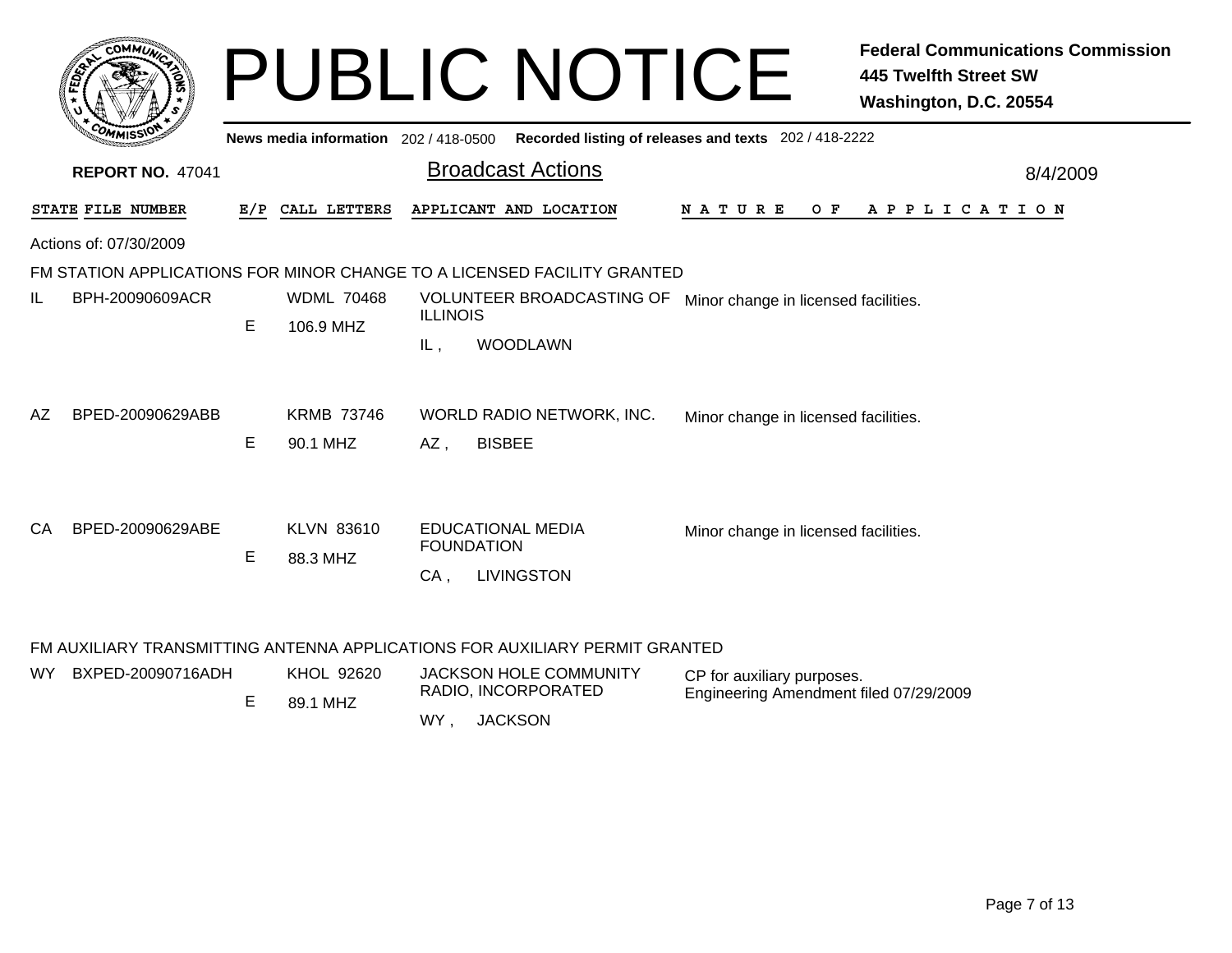|    |                                                         |   |                                      | <b>PUBLIC NOTICE</b>                                                               |                    | <b>Federal Communications Commission</b><br><b>445 Twelfth Street SW</b><br>Washington, D.C. 20554 |
|----|---------------------------------------------------------|---|--------------------------------------|------------------------------------------------------------------------------------|--------------------|----------------------------------------------------------------------------------------------------|
|    |                                                         |   | News media information 202/418-0500  | Recorded listing of releases and texts 202 / 418-2222                              |                    |                                                                                                    |
|    | <b>REPORT NO. 47041</b>                                 |   |                                      | <b>Broadcast Actions</b>                                                           |                    | 8/4/2009                                                                                           |
|    | STATE FILE NUMBER                                       |   | E/P CALL LETTERS                     | APPLICANT AND LOCATION                                                             | N A T U R E<br>O F | A P P L I C A T I O N                                                                              |
|    | Actions of: 07/30/2009                                  |   |                                      |                                                                                    |                    |                                                                                                    |
|    | FM TRANSLATOR APPLICATIONS FOR LICENSE TO COVER GRANTED |   |                                      |                                                                                    |                    |                                                                                                    |
| AL | BLFT-20090617ADZ                                        | E | <b>W239BN</b><br>146162<br>95.7 MHZ  | PATRICK SULLIVAN<br>$AL$ ,<br><b>MONTGOMERY</b>                                    | License to cover.  |                                                                                                    |
| OH | BLFT-20090717AAB                                        | E | W283BL 4641<br>104.5 MHZ             | <b>BELPRE EDUCATIONAL</b><br><b>BROADCASTING FOUNDATION</b><br><b>MALTA</b><br>OH, | License to cover.  |                                                                                                    |
| OK | BLFT-20090717ADI                                        | E | K261DR 14455<br>100.1 MHZ            | THE LOVE STATION, INC.<br>OK,<br><b>ENID</b>                                       | License to cover.  |                                                                                                    |
| AL | BLFT-20090720ABG                                        | E | W261AW<br>146728<br>100.1 MHZ        | <b>BAKER ENTERPRISES, INC.</b><br><b>CENTRE</b><br>AL,                             | License to cover.  |                                                                                                    |
| AL | BLFT-20090720ACO                                        | E | <b>W287BM</b><br>157477<br>105.3 MHZ | TTI, INC.<br><b>TUSCALOOSA</b><br>AL,                                              | License to cover.  |                                                                                                    |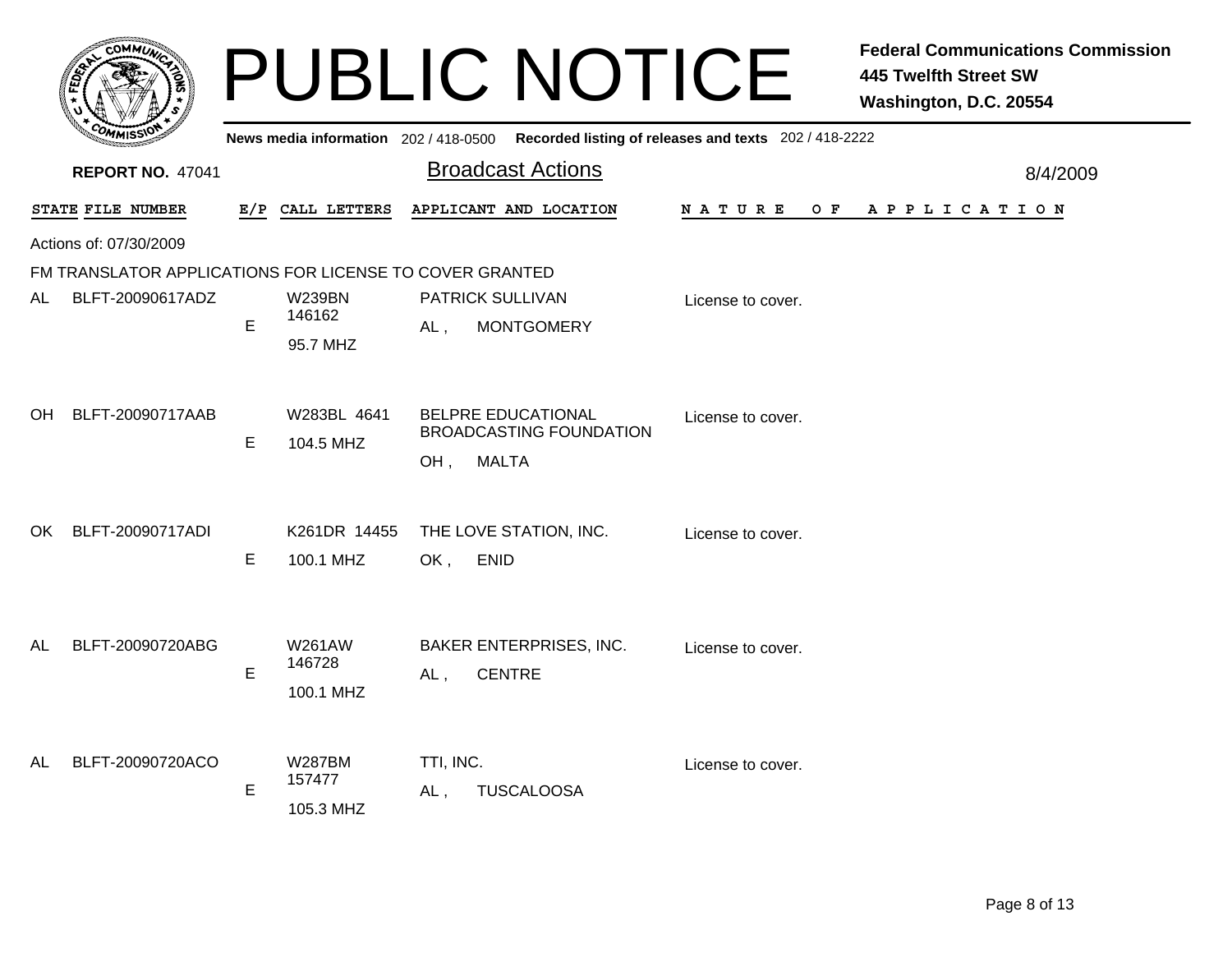|           |                                                         |   |                         |        | <b>PUBLIC NOTICE</b>                                                                    |                    | <b>Federal Communications Commission</b><br><b>445 Twelfth Street SW</b><br>Washington, D.C. 20554 |
|-----------|---------------------------------------------------------|---|-------------------------|--------|-----------------------------------------------------------------------------------------|--------------------|----------------------------------------------------------------------------------------------------|
|           |                                                         |   |                         |        | News media information 202/418-0500 Recorded listing of releases and texts 202/418-2222 |                    |                                                                                                    |
|           | <b>REPORT NO. 47041</b>                                 |   |                         |        | <b>Broadcast Actions</b>                                                                |                    | 8/4/2009                                                                                           |
|           | STATE FILE NUMBER                                       |   | E/P CALL LETTERS        |        | APPLICANT AND LOCATION                                                                  | N A T U R E<br>O F | A P P L I C A T I O N                                                                              |
|           | Actions of: 07/30/2009                                  |   |                         |        |                                                                                         |                    |                                                                                                    |
|           | FM TRANSLATOR APPLICATIONS FOR LICENSE TO COVER GRANTED |   |                         |        |                                                                                         |                    |                                                                                                    |
| AZ        | BLFT-20090720ACY                                        |   | K240BD 33804            |        | 1TV.COM, INC.                                                                           | License to cover.  |                                                                                                    |
|           |                                                         | E | 95.9 MHZ                | $AZ$ , | PUNKIN CENTER, ETC.                                                                     |                    |                                                                                                    |
|           |                                                         |   |                         |        |                                                                                         |                    |                                                                                                    |
| <b>FL</b> | BLFT-20090720ADB                                        | E | <b>W232BO</b><br>144674 |        | <b>CLEAR CHANNEL</b><br><b>BROADCASTING LICENSES, INC.</b>                              | License to cover.  |                                                                                                    |
|           |                                                         |   | 94.3 MHZ                | FL.    | TALLAHASSEE                                                                             |                    |                                                                                                    |
|           |                                                         |   |                         |        |                                                                                         |                    |                                                                                                    |
| <b>FL</b> | BLFT-20090721ACS                                        | E | <b>W298AW</b><br>156550 |        | <b>CALL COMMUNICATIONS</b><br>GROUP, INC.                                               | License to cover.  |                                                                                                    |
|           |                                                         |   | 107.5 MHZ               | FL,    | <b>NAPLES</b>                                                                           |                    |                                                                                                    |
| <b>FL</b> | BLFT-20090721ACT                                        |   | <b>W272BM</b>           |        | <b>CALL COMMUNICATIONS</b>                                                              |                    |                                                                                                    |
|           |                                                         | E | 156554                  |        | GROUP, INC.                                                                             | License to cover.  |                                                                                                    |
|           |                                                         |   | 102.3 MHZ               | FL,    | FORT MYERS BEACH                                                                        |                    |                                                                                                    |
| AR.       | BLFT-20090721ACU                                        |   | K205FF 82546            |        | FAMILY STATIONS, INC.                                                                   |                    |                                                                                                    |
|           |                                                         |   | 88.9 MHZ                |        | <b>JONESBORO</b>                                                                        | License to cover.  |                                                                                                    |
|           |                                                         | Е |                         | AR,    |                                                                                         |                    |                                                                                                    |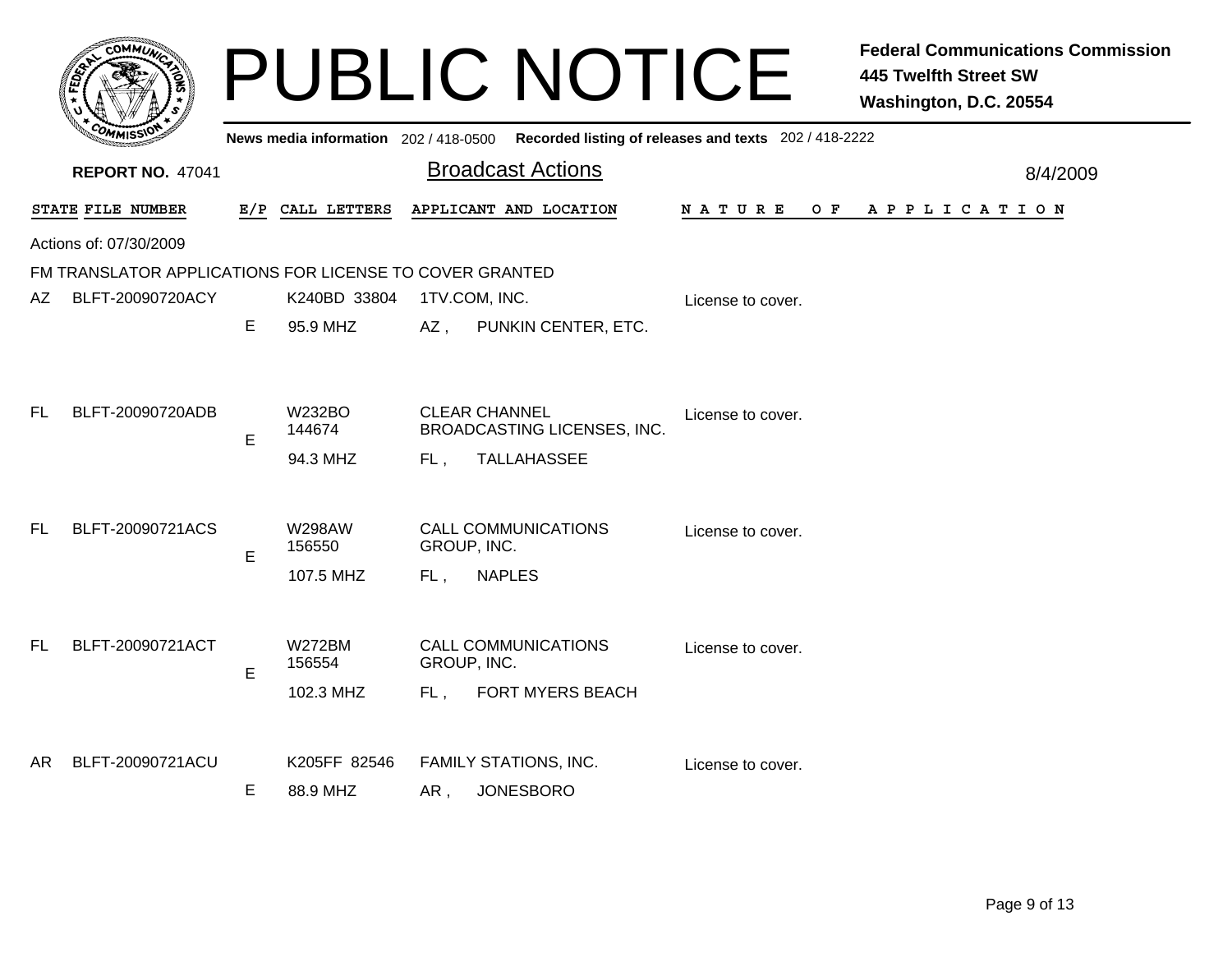|     | <b>COMMUT</b>                                                               |   |                                       | <b>PUBLIC NOTICE</b>                                    |                                                       | <b>Federal Communications Commission</b><br><b>445 Twelfth Street SW</b><br>Washington, D.C. 20554 |
|-----|-----------------------------------------------------------------------------|---|---------------------------------------|---------------------------------------------------------|-------------------------------------------------------|----------------------------------------------------------------------------------------------------|
|     |                                                                             |   | News media information 202 / 418-0500 |                                                         | Recorded listing of releases and texts 202 / 418-2222 |                                                                                                    |
|     | <b>REPORT NO. 47041</b>                                                     |   |                                       | <b>Broadcast Actions</b>                                |                                                       | 8/4/2009                                                                                           |
|     | STATE FILE NUMBER                                                           |   | E/P CALL LETTERS                      | APPLICANT AND LOCATION                                  | N A T U R E<br>O F                                    | A P P L I C A T I O N                                                                              |
|     | Actions of: 07/30/2009                                                      |   |                                       |                                                         |                                                       |                                                                                                    |
| NY. | FM TRANSLATOR APPLICATIONS FOR LICENSE TO COVER GRANTED<br>BLFT-20090722AAQ | E | W262BX<br>154503<br>100.3 MHZ         | FAMILY LIFE MINISTRIES, INC.<br><b>JAMESTOWN</b><br>NY. | License to cover.                                     |                                                                                                    |
| IL  | BLFT-20090727ACW                                                            | E | <b>W279BN</b><br>149358<br>103.7 MHZ  | RADIO ASSIST MINISTRY, INC.<br>LE ROY<br>IL,            | License to cover.                                     |                                                                                                    |
| MA  | BLFT-20090727AGB                                                            | E | <b>W236BX</b><br>146879<br>95.1 MHZ   | RADIO ASSIST MINISTRY, INC.<br><b>GLOUCESTER</b><br>MA, | License to cover.                                     |                                                                                                    |
| AL  | BLFT-20090727AGC                                                            | E | <b>W287BO</b><br>150999<br>105.3 MHZ  | RADIO ASSIST MINISTRY, INC.<br><b>ENTERPRISE</b><br>AL, | License to cover.                                     |                                                                                                    |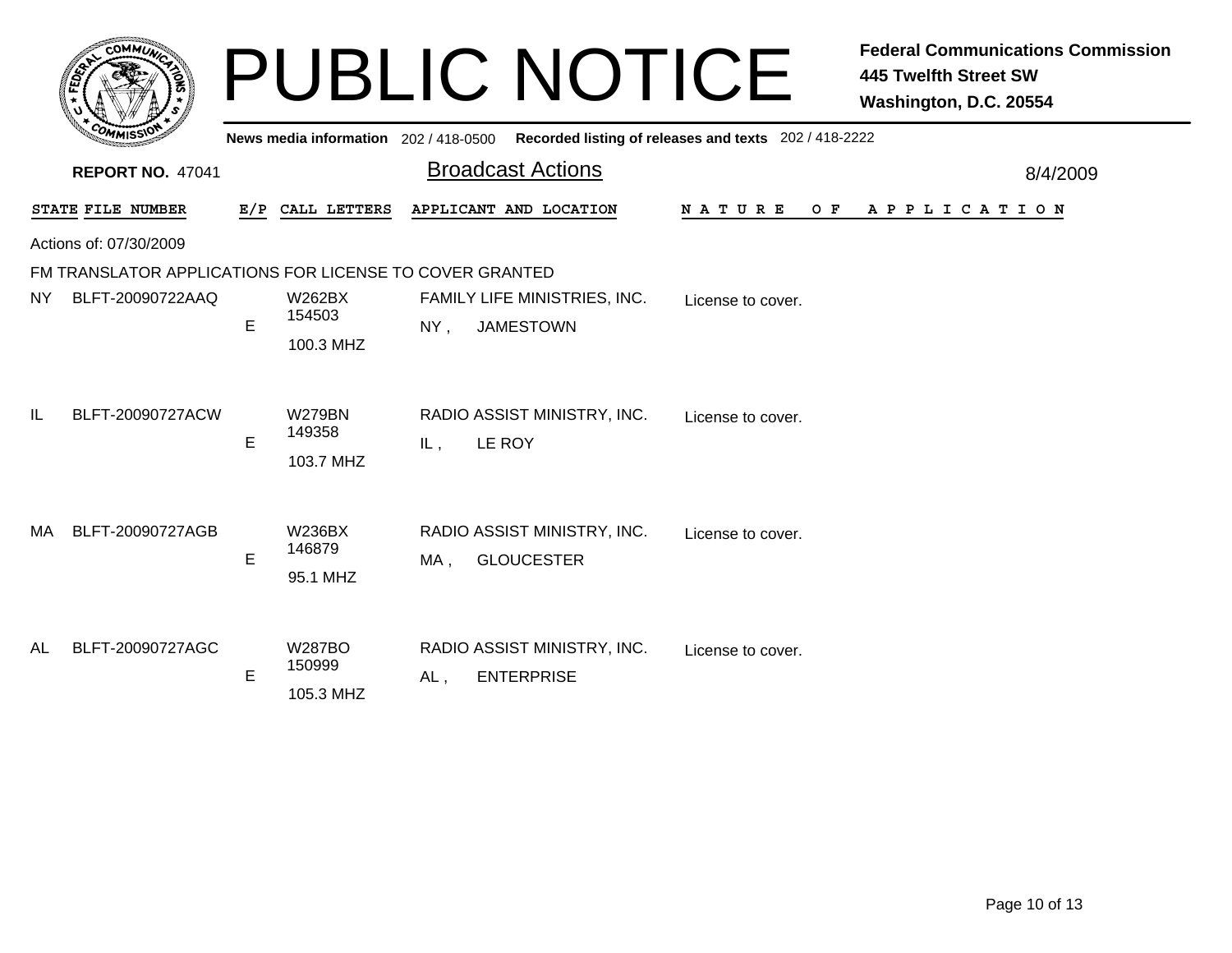| $c$ OMM $\vec{u}$                                                                                             |   |                                       |                       | <b>PUBLIC NOTICE</b>                                                 |                                                       | <b>Federal Communications Commission</b><br><b>445 Twelfth Street SW</b><br>Washington, D.C. 20554 |
|---------------------------------------------------------------------------------------------------------------|---|---------------------------------------|-----------------------|----------------------------------------------------------------------|-------------------------------------------------------|----------------------------------------------------------------------------------------------------|
|                                                                                                               |   | News media information 202 / 418-0500 |                       |                                                                      | Recorded listing of releases and texts 202 / 418-2222 |                                                                                                    |
| <b>REPORT NO. 47041</b>                                                                                       |   |                                       |                       | <b>Broadcast Actions</b>                                             |                                                       | 8/4/2009                                                                                           |
| STATE FILE NUMBER                                                                                             |   | E/P CALL LETTERS                      |                       | APPLICANT AND LOCATION                                               | O F<br>N A T U R E                                    | A P P L I C A T I O N                                                                              |
| Actions of: 07/30/2009                                                                                        |   |                                       |                       |                                                                      |                                                       |                                                                                                    |
| FM TRANSLATOR APPLICATIONS FOR MODIFICATION OF LICENSE GRANTED                                                |   |                                       |                       |                                                                      |                                                       |                                                                                                    |
| BMLFT-20090710APK<br>МS                                                                                       |   | W209CF 77029                          |                       | RADIO ASSIST MINISTRY, INC.                                          | License to modify.                                    |                                                                                                    |
|                                                                                                               | E | 89.7 MHZ                              | MS,                   | <b>GULFPORT</b>                                                      |                                                       |                                                                                                    |
| FM TRANSLATOR APPLICATIONS FOR MINOR MODIFICATION TO A CONSTRUCTION PERMIT GRANTED<br>BMPFT-20090728ACR<br>NJ | Е | W220AA 40054<br>91.9 MHZ              | NJ.                   | <b>BRIDGELIGHT, LLC</b><br>PARLIN, ETC.                              | Mod of CP                                             |                                                                                                    |
| BMPFT-20090728ADA<br>OR.                                                                                      | Е | K243AF 19556<br>96.5 MHZ              | OR.                   | <b>EDUCATIONAL MEDIA</b><br><b>FOUNDATION</b><br><b>JACKSONVILLE</b> | Mod of CP                                             |                                                                                                    |
| FM TRANSLATOR APPLICATIONS FOR MINOR CHANGE TO A LICENSED FACILITY GRANTED                                    |   |                                       |                       |                                                                      |                                                       |                                                                                                    |
| BPFT-20090728AFL<br>SC.                                                                                       |   | <b>W238AW</b>                         | TOWER ABOVE MEDIA LLC |                                                                      |                                                       | Minor change in licensed facilities, callsign W238AW.                                              |
|                                                                                                               | E | 142981<br>95.5 MHZ                    | SC <sub>1</sub>       | <b>WEST VIEW</b>                                                     |                                                       |                                                                                                    |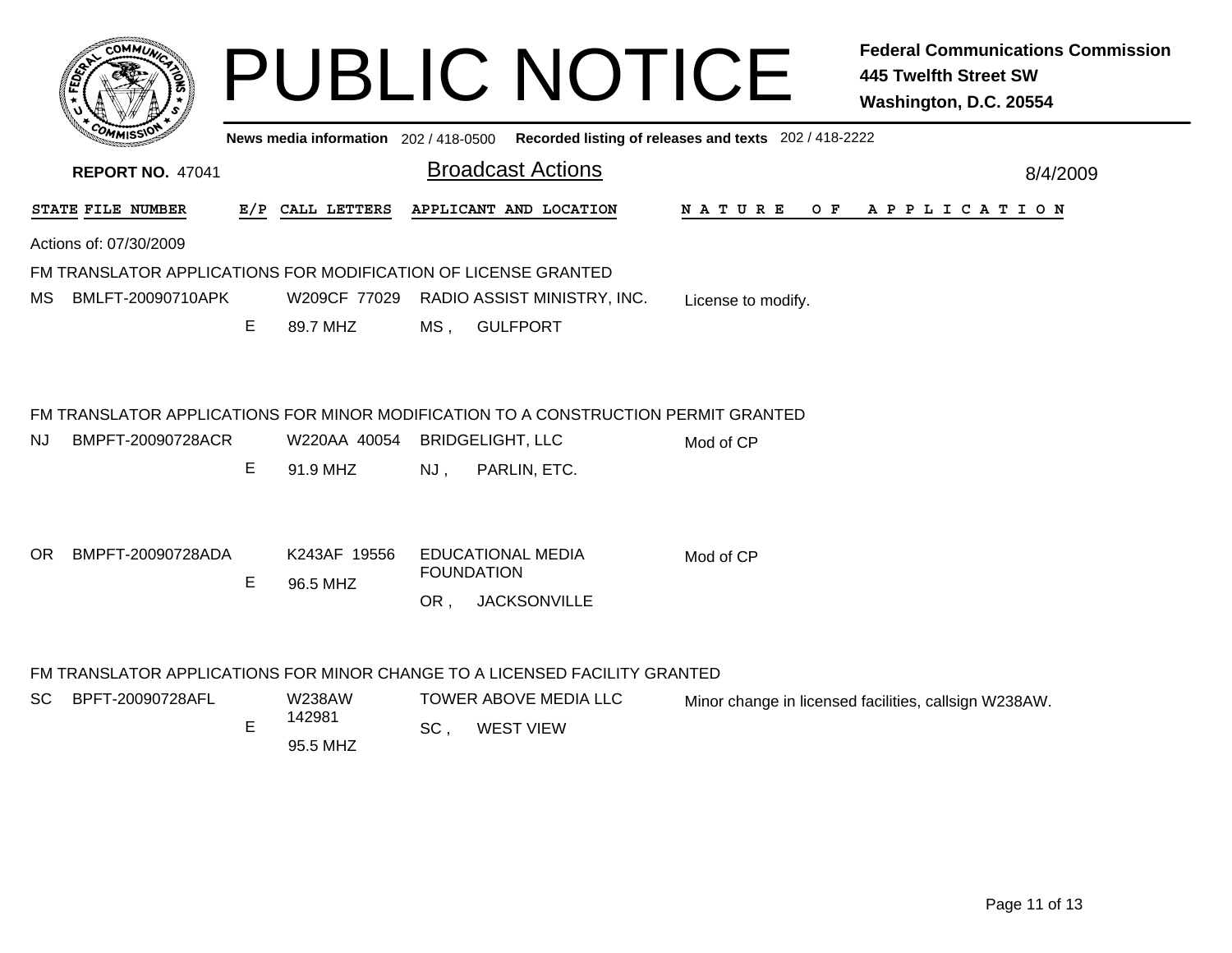|           | <b>COMMUT</b>           | <b>PUBLIC NOTICE</b> |                                       |                                                       |                                                                                                                          |                      | <b>Federal Communications Commission</b><br><b>445 Twelfth Street SW</b><br>Washington, D.C. 20554 |  |  |
|-----------|-------------------------|----------------------|---------------------------------------|-------------------------------------------------------|--------------------------------------------------------------------------------------------------------------------------|----------------------|----------------------------------------------------------------------------------------------------|--|--|
|           |                         |                      | News media information 202 / 418-0500 | Recorded listing of releases and texts 202 / 418-2222 |                                                                                                                          |                      |                                                                                                    |  |  |
|           | <b>REPORT NO. 47041</b> |                      |                                       | <b>Broadcast Actions</b>                              |                                                                                                                          | 8/4/2009             |                                                                                                    |  |  |
|           | STATE FILE NUMBER       | E/P                  | CALL LETTERS                          |                                                       | APPLICANT AND LOCATION                                                                                                   | <b>NATURE</b><br>O F | A P P L I C A T I O N                                                                              |  |  |
|           | Actions of: 07/30/2009  |                      |                                       |                                                       |                                                                                                                          |                      |                                                                                                    |  |  |
| GA.       | BPFT-20090729AAC        | E                    | <b>W242BT</b><br>141671<br>96.3 MHZ   | GA,                                                   | FM TRANSLATOR APPLICATIONS FOR MINOR CHANGE TO A LICENSED FACILITY GRANTED<br>RADIO ASSIST MINISTRY, INC<br><b>UNION</b> |                      | Minor change in licensed facilities, callsign W242BT.                                              |  |  |
| <b>AL</b> | BPFT-20090729AAD        | E                    | <b>W287BO</b><br>150999<br>105.3 MHZ  | $AL$ ,                                                | RADIO ASSIST MINISTRY, INC.<br><b>ENTERPRISE</b>                                                                         |                      | Minor change in licensed facilities, callsign W292CY.                                              |  |  |
| VA        | BPFT-20090729AAG        | E                    | W254AH 18879<br>98.7 MHZ              | INC.<br>VA,                                           | POSITIVE ALTERNATIVE RADIO,<br><b>FARMVILLE</b>                                                                          |                      | Minor change in licensed facilities, callsign W254AH.                                              |  |  |
| AL        | BPFT-20090729ACE        | E                    | <b>W268BM</b><br>150814<br>101.5 MHZ  | INC.<br>AL,                                           | EDGEWATER BROADCASTING,<br><b>ATHENS</b>                                                                                 |                      | Minor change in licensed facilities, callsign W268BM.                                              |  |  |